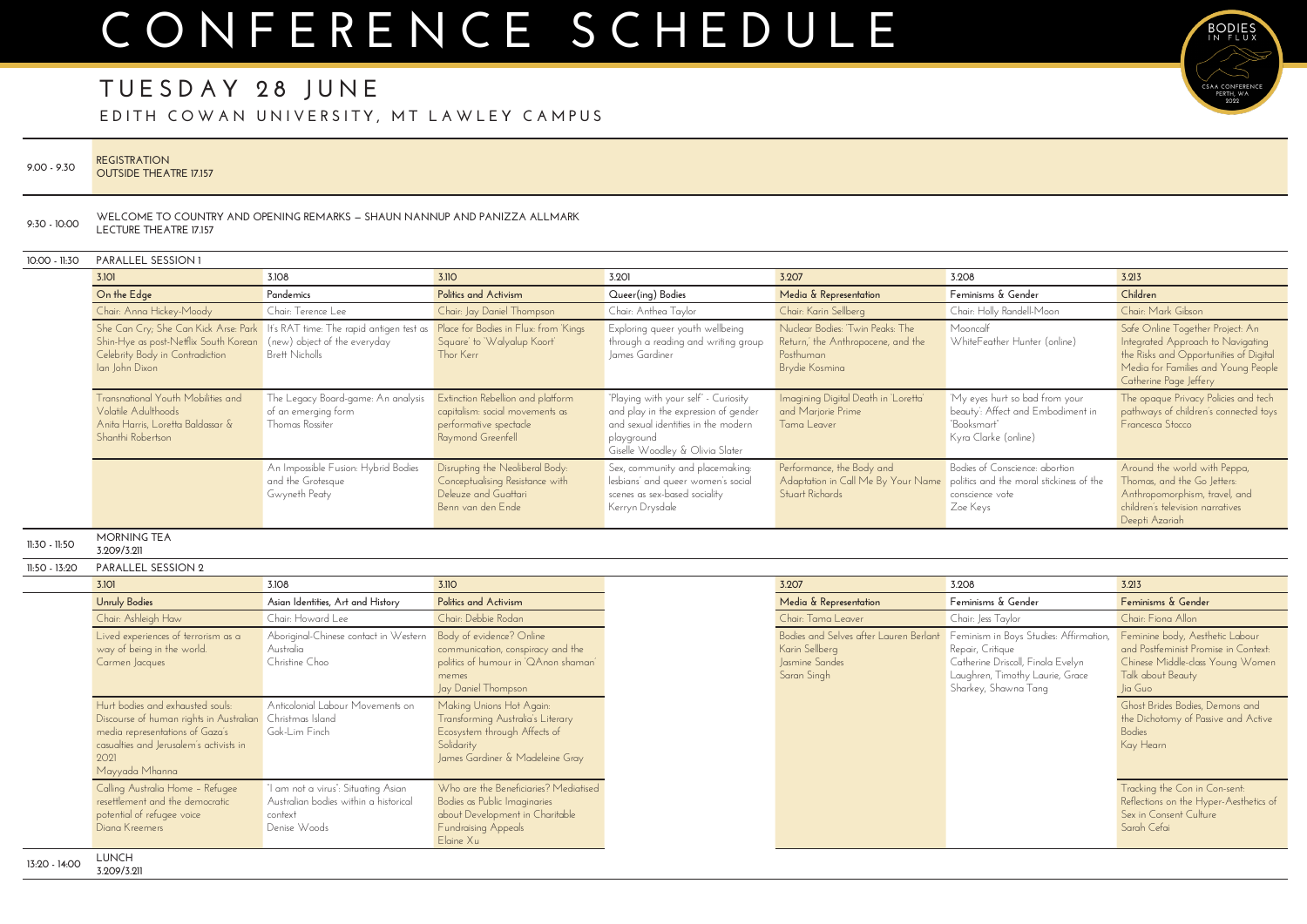| 14:00 - 15:30 | PARALLEL SESSION 3                                                                                                 |                                                                                                                                                                            |                                                                                                                                                                                        |                                                                                                 |                                                                                                                                                                                                                  |                                                                                                                                                                                                    |
|---------------|--------------------------------------------------------------------------------------------------------------------|----------------------------------------------------------------------------------------------------------------------------------------------------------------------------|----------------------------------------------------------------------------------------------------------------------------------------------------------------------------------------|-------------------------------------------------------------------------------------------------|------------------------------------------------------------------------------------------------------------------------------------------------------------------------------------------------------------------|----------------------------------------------------------------------------------------------------------------------------------------------------------------------------------------------------|
|               | 3.101                                                                                                              | 3.108                                                                                                                                                                      | 3.110                                                                                                                                                                                  | 3.207                                                                                           | 3.208                                                                                                                                                                                                            | 3.213                                                                                                                                                                                              |
|               | <b>Unruly Bodies</b>                                                                                               | Pandemics                                                                                                                                                                  | Politics and Activism                                                                                                                                                                  | Media & Representation                                                                          | Disability, Technologies and<br>Representation                                                                                                                                                                   | Feminisms & Gender                                                                                                                                                                                 |
|               | Chair: Carmen Jacques                                                                                              | Chair: Denise Woods                                                                                                                                                        | Chair: Laura Glitsos                                                                                                                                                                   | Chair: Lisa French                                                                              | Chair: Victor Zhuang & Gerard<br>Goggin                                                                                                                                                                          | Chair: Timothy Laurie                                                                                                                                                                              |
|               | Raced bodies, raced practices:<br>understanding the the infant formula<br>parallel importation trade<br>Jessie Liu | Digital media narratives surrounding<br>Muslim and Asian Australians during<br>COVID-19: consequences for health,<br>social cohesion and digital inclusion<br>Ashleigh Haw | Politicising animal bodies during the<br>Black Summer fires: An exploration<br>into the framing and circulation of<br>visual images for animal advocacy<br>Debbie Rodan & Jane Mummery | The Beloved Bodies of Friendship<br>Photography<br>Teresa Rizzo                                 | Disability at the intersections of<br>technologies and mobilities (online)<br>Driverless cars and the mobilities of<br>disability: The case of the smart nation<br>of Singapore<br>Victor Zhuang & Gerard Goggin | 'Devastating inscriptions': reading the<br>body of the young Aboriginal male in<br>YA fiction<br>Cherie Williams                                                                                   |
|               | Cutting the fat - Unruly fat subjects<br>and their resistance to discourses of<br>eradication<br>Victoria Knight   | Bodily Surveillance: Singapore's<br>COVID-19 App and Technological<br>Opportunism<br>Terence Lee & Howard Lee                                                              | 'Skinfluencers' and spectacle:<br>Examining vegan bodies as a<br>promotion of animal rights activism<br>Deborah Williams                                                               | Survivor and the Politics of Presence in<br>Reality TV<br>James Hall                            | Platform resilience: Disability, Gig<br>Work, and Fantasies of capacity<br>Renyi Hong                                                                                                                            | 'Unmade' Television in Germaine<br>Greer's Archive<br>Anthea Taylor                                                                                                                                |
|               | Gendering Suicidal Agency in Jeffrey<br>Eugenides' The Virgin Suicides<br>Katrina Jaworski                         |                                                                                                                                                                            | Garbage, Games and Ghosts:<br>everyday militarism and the<br>temporality of waste at Sydney<br>Olympic Park<br>Jane Beeke                                                              | Auto/biographical fiction and superior<br>knowledge in intergenerational novels<br>Alberta Adji | Assessing the Impacts of Assistive<br>Technologies in Higher Education<br>Alex Goh and Yihui Xie                                                                                                                 | "My Full-Time Occupation is Banging<br>Birds": Deindustrialization and The<br>Geordie Shore Lads' Performance of<br>Masculinity Through Hyper-Sexual<br>Cultures of Disposability<br>Lindy Cameron |
|               |                                                                                                                    |                                                                                                                                                                            |                                                                                                                                                                                        |                                                                                                 | Everyday (im) mobilities en route:<br>Disabling moments on the go' in<br>'Smart Nation' Singapore<br>Bella Choo                                                                                                  |                                                                                                                                                                                                    |
| 15:35 - 16:30 | BODIES OF HOSTILITY: APPREHENDING VIOLENCE IN CONTEMPORARY CULTURE - ROB COVER<br>LECTURE THEATRE 17.157           |                                                                                                                                                                            |                                                                                                                                                                                        |                                                                                                 |                                                                                                                                                                                                                  |                                                                                                                                                                                                    |
| 16:30 - 17:00 | Complimentary transport to welcome event                                                                           |                                                                                                                                                                            |                                                                                                                                                                                        |                                                                                                 |                                                                                                                                                                                                                  |                                                                                                                                                                                                    |
| 17:00 - 19:00 | WELCOME EVENT: DOUBLETREE HILTON WATERFRONT, ELIZABETH QUAY - 18 KNOTS                                             |                                                                                                                                                                            |                                                                                                                                                                                        |                                                                                                 |                                                                                                                                                                                                                  |                                                                                                                                                                                                    |





**BUSINESS EVENTS PERTH** 





### **TUESDAY 28 JUNE E DITH COWAN UNIVERSITY, MT LAWLEY CAMPUS**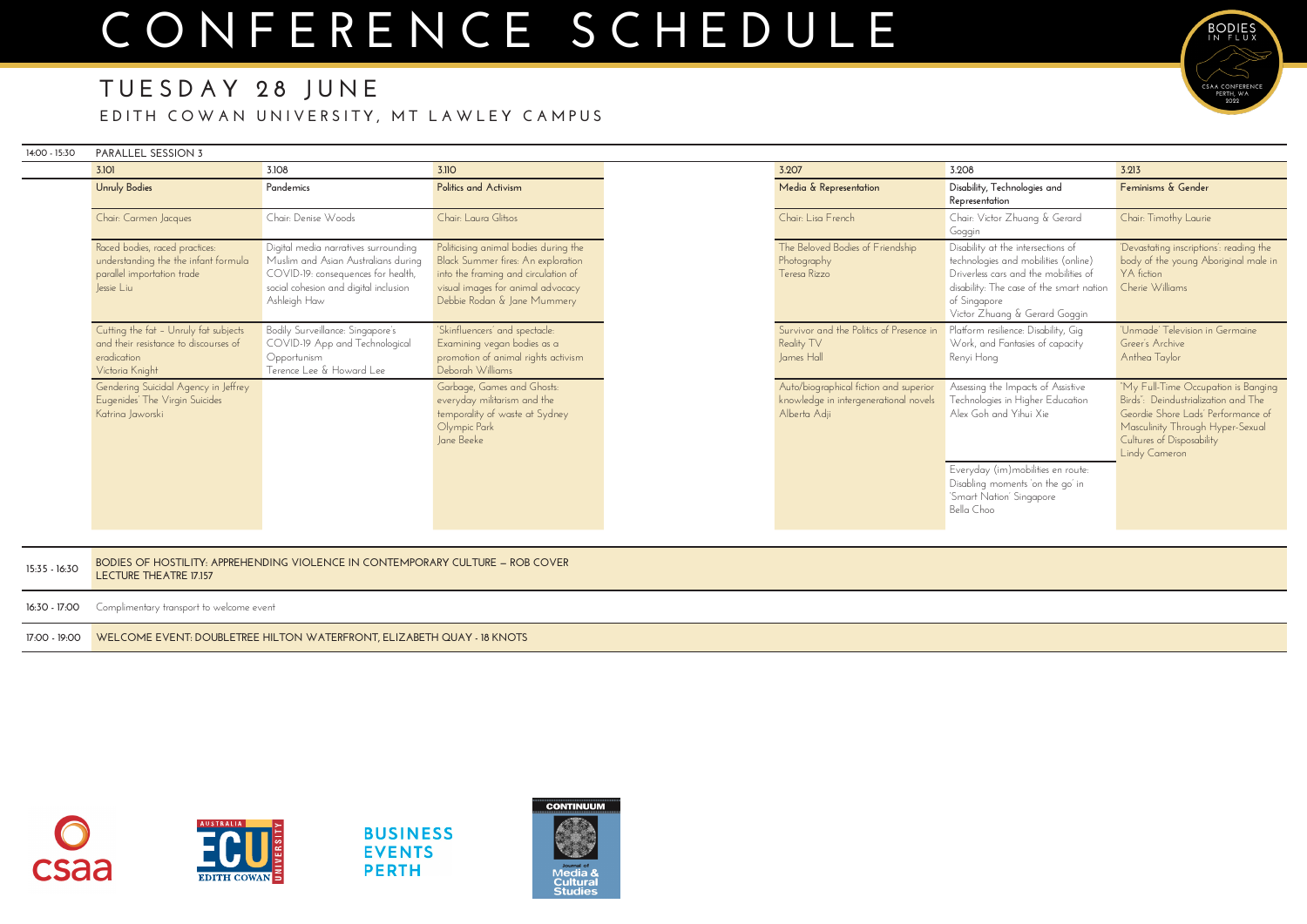### **WEDNESDAY 29 JUNE E DITH COWAN UNIVERSITY, MT LAWLEY CAMPUS**

#### **9:30 - 11:00 PARALLEL SESSION 4**

**3.108 3.110 3.201 3.207 3.208 3.213 Bodies and Platforms Fashioning Bodies in Flux Queer(ing) Bodies Pedagogy Unruly Bodies Feminisms & Gender** Chair: Kai-Ti Kao Chair: Harriette Richards Chair: Amy Dobson Chair: Chair: Catherine Page Jeffrey Chair: Co New Horizons: Em(bodied) Advertising in Animal Crossing Heather Blakey Dark and Crooked: Fashion Moods in Aotearoa New Zealand Harriette Richards Unruly Bodies: Rei Kawakubo's Corporeal Assemblages **Brittany Craig** Queering Fashion's Pathologies in Killing Eve Natalya Lusty A is not for Ally: The Invisible Asexual Body Marziya Mohammedali Class without a room: Embodying pedagogy and decolonial engagement with nature and knowledge Soenke Biermann & Nigel Hayes Unsettling narratives Eurasian the settle Poppy de Emoting Presence on Twitch.tv: Virtual embodiment and streamer presence in videogame livestreaming Nathan Jackson "Finding Ourselves" through Drag as Decolonial Queer Praxis Ian Rafael Ramirez Indigenous Automation in the Budj Bim eel and Brewarrina fish systems: Cultural Responsivity in Cross-Cultural Indigenous Science Education Holly Randell-Moon & Nicholas Ruddell Bodies and Narrative Paula Ma Always, Anywhere, with No Complaints: Idealising the Virtual Influencer Body Rachel Berryman Why Here? Why Women? Why Queer? : Contextualising Research on Bangladeshi Queer Culture Anika Shah The Absent Body and the Question of Values – The Case of Online Education Mark Gibson Mobile m construct body of c Wilfred

| <b>3.101</b>                                                                                                                                                              | 3.108                                                                                                                                                                                                   | 3.110                                                                                                                                                                        | 3.201                                                                                                                                                 | 3.207                                                                                                                                                                            | 3.208                                                                                                                                                                          | 3.213                                                                                                                                                                                                        |
|---------------------------------------------------------------------------------------------------------------------------------------------------------------------------|---------------------------------------------------------------------------------------------------------------------------------------------------------------------------------------------------------|------------------------------------------------------------------------------------------------------------------------------------------------------------------------------|-------------------------------------------------------------------------------------------------------------------------------------------------------|----------------------------------------------------------------------------------------------------------------------------------------------------------------------------------|--------------------------------------------------------------------------------------------------------------------------------------------------------------------------------|--------------------------------------------------------------------------------------------------------------------------------------------------------------------------------------------------------------|
| <b>Unruly Bodies</b>                                                                                                                                                      | <b>Bodies and Platforms</b>                                                                                                                                                                             | <b>Fashion and Performance</b>                                                                                                                                               | Queer(ing) Bodies                                                                                                                                     | <b>Bodies and Place</b>                                                                                                                                                          | Media & Representation                                                                                                                                                         | Feminisms & Gender                                                                                                                                                                                           |
| Chair: Kerryn Drysdale                                                                                                                                                    | Chair: James Hall                                                                                                                                                                                       | Chair: Natalya Lusty                                                                                                                                                         | Chair: Grace Sharkey                                                                                                                                  | Chair: Thor Kerr                                                                                                                                                                 | Chair: Wilfred Yang Wang                                                                                                                                                       | Chair: Lindy Cameron                                                                                                                                                                                         |
| Cancel-Culture, Backlash and the<br>Body Without Organs: A Modern<br>Prometheus.<br>Graeme Paton<br>Becoming-with drugs: Wellness, drugs<br>and culture<br>Renge Fomiatti | A Genealogy of the Australian<br>Gambler Subject Using an WPR<br>Approach<br>Rachel Cole<br>Bodies under watch: Smartwatches as<br>tools of empire in an Innisian margin<br>analysis<br>Andrew Hutcheon | Inside/Outside: Fashioning Expanded<br>Rhizomatic Bodies (online)<br>Alia Parker<br>Into the Fold: Dancing Deleuze in<br>Hussein Chalayan's Gravity Fatique<br>Angelene Wong | Gender and Sexual Diversity in<br>Australian Film and TV: Cultural<br>Practices, Approaches, Audiences<br>Rob Cover<br>Tinonee Pym<br>Stuart Richards | Smart Cities go local: Regional and<br>Rural Smart Policy in Australia<br>Holly Randell-Moon<br>Bodies in the bush: Hand-weeding as a<br>methodology for worlding<br>Joe Brisick | 'Falling leaves return to their roots'?:<br>The reception of Chinese blockbusters<br>by overseas Chinese<br>Ian Huffer (online)<br>Vic Cowdroy's 1930s Nudes<br>Nicole McCuaig | Melissa Caddick's shoe: the financial<br>advice industry, celebrity, and the<br>roque female subject<br>Fiona Allon<br>Mediating Millennial Women's<br><b>Financial Subjectivities</b><br>Marnie Cruickshank |
| Deaf people's accounts of the NDIS:<br>politics, communities and bodies<br>Catherine Treloar                                                                              | "A robot wrote this": AI journalists and<br>the news media<br>  Kai-Ti Kao                                                                                                                              | Rhythms, Bodies, Temporalities: The<br>Ballet Dancer's Morning Class<br>Francesca Ferrer                                                                                     |                                                                                                                                                       | The Command Center Narrative in<br>The Smart Cities in Indonesia<br>Nurul Ratna Sari                                                                                             | The Claremont serial killer and the<br>production of class-based suburbia in<br>serial killer mythology<br>Laura Glitsos & Jess Taylor                                         | #SingleNotSorry ? Analysing<br>transnational postfeminist media<br>cultures via Tinder marketing<br>Amy Dobson                                                                                               |

**11:00 - 11:30 MORNING TEA 3.209/3.211**

**11:30 - 13:00 PARALLEL SESSION 5**

|                                                                                                                                          | 3.213                                                                                                          |
|------------------------------------------------------------------------------------------------------------------------------------------|----------------------------------------------------------------------------------------------------------------|
| odies                                                                                                                                    | Feminisms & Gender                                                                                             |
| therine Archer                                                                                                                           | Chair: Kay Hearn                                                                                               |
| g the Settlements: decolonising<br>s of mobility, identity, and<br>(be)longing, in and against<br>r-colonial archive (online)<br>: Souza | Augmented Reality (AR) filters and<br>gender<br>Kiah Hawker                                                    |
| nd Political Perils: The Grisly<br>e of Extra: Judical Killings<br>ari Hernando (online)                                                 | "She's built like a tank": Player reaction<br>to Abby Anderson in The Last of Us:<br>Part II<br>Sian Tomkinson |
| nedia imaginary and the<br>on of the transnational ageing<br>older Chinese Australians<br>Yang Wang                                      |                                                                                                                |

**13:00 - 14:00 LUNCH 3.209/3.211 14:00 - 15:00 MATTERS OF APPEARANCE: MONUMENTALITY AND VISUAL DECOLONIZATION — SUVENDRINI PERERA LECTURE THEATRE 17.157**





**BUSINESS EVENTS PERTH** 



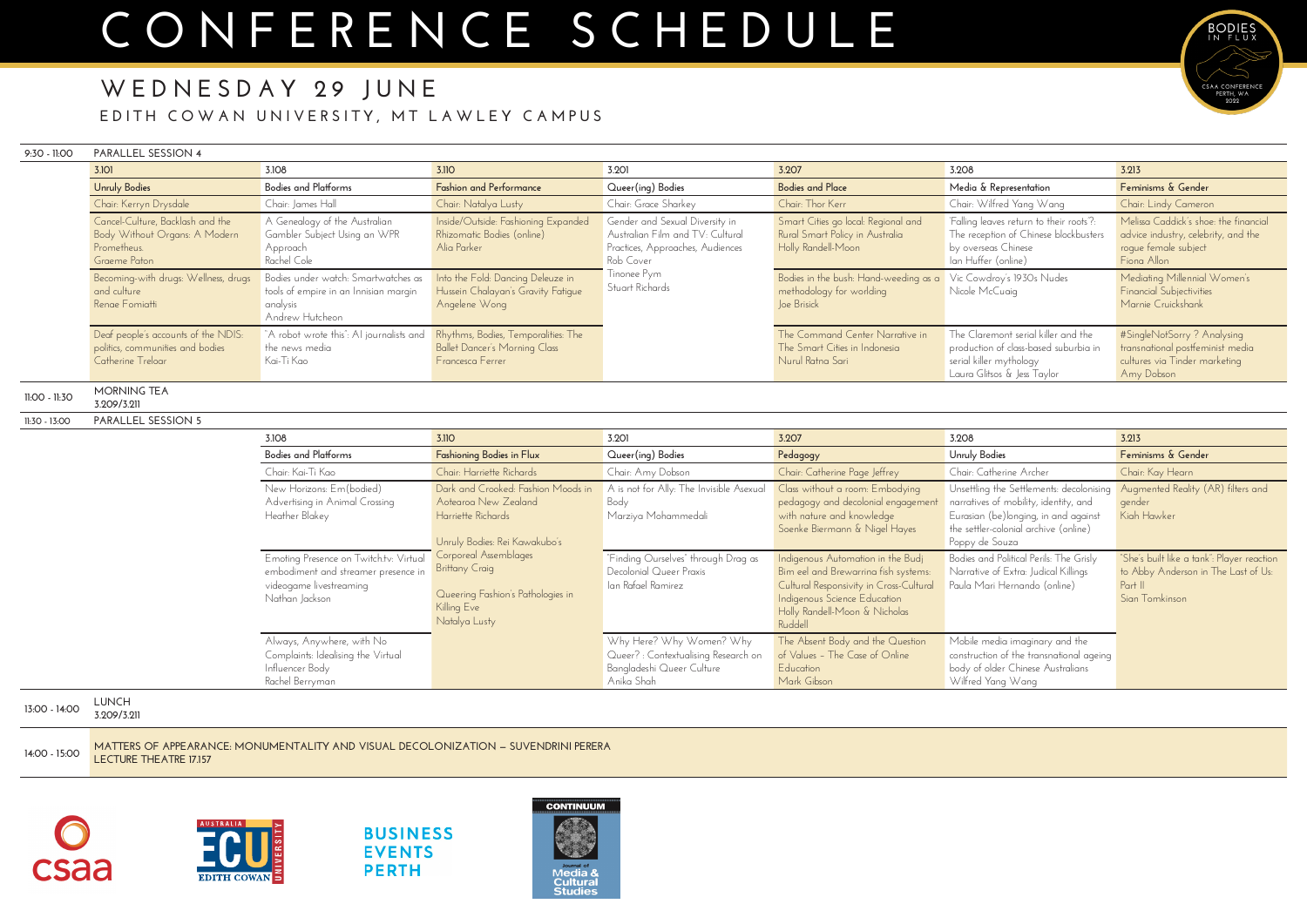| 15:00 - 15:15 | <b>AFTERNOON TEA</b><br>3.209/3.211                                                                  |                                                                                                                                                                                                                        |                                                                                          |                                                                                   |                                                                                                                                                                                       |                                                                                                                                    |                                                                                           |
|---------------|------------------------------------------------------------------------------------------------------|------------------------------------------------------------------------------------------------------------------------------------------------------------------------------------------------------------------------|------------------------------------------------------------------------------------------|-----------------------------------------------------------------------------------|---------------------------------------------------------------------------------------------------------------------------------------------------------------------------------------|------------------------------------------------------------------------------------------------------------------------------------|-------------------------------------------------------------------------------------------|
| 15:15 - 16:45 | PARALLEL SESSION 6                                                                                   |                                                                                                                                                                                                                        |                                                                                          |                                                                                   |                                                                                                                                                                                       |                                                                                                                                    |                                                                                           |
|               | 3.101                                                                                                | 3.108                                                                                                                                                                                                                  | 3.110                                                                                    | 3.201                                                                             | 3.207                                                                                                                                                                                 | 3.208                                                                                                                              | 3.213                                                                                     |
|               | <b>Unruly Bodies</b>                                                                                 | <b>Bodies and Platforms</b>                                                                                                                                                                                            | Politics and Activism                                                                    | Public Pedagogies                                                                 | On the Edge                                                                                                                                                                           | Pandemics                                                                                                                          | Feminisms & Gender                                                                        |
|               | Chair: Renge Fomiatti                                                                                | Chair: Andrew Hutcheon                                                                                                                                                                                                 | Chair: Benn van den Ende                                                                 | Chair: Lyndall Adams & Nicola Kaye                                                | Chair: Katrina Jaworski                                                                                                                                                               | Chair: Brett Nicholls                                                                                                              | Chair: Elaine Xu                                                                          |
|               | Bodies of/at work: How women of<br>colour experience their workplaces in<br>2021<br>Catherine Archer | Digital Homemaking: A case study of<br>Indonesian marriage migrants<br>Rita Budiman                                                                                                                                    | Digital Hostility and Hate Speech:<br>Online Cohabitation and Ethics<br>Rob Cover        | Sex education and public pedagogy<br>Debra Dudek (online)                         | Scars of the past: the reshaping of<br>Perth City's discursive identity through<br>the uncovering of forgotten social<br>histories<br>Juliana La Pegna                                | The Joyful Crowd: The Collective<br>Effervescence of Bodies Together<br>(online)<br>Nicholas Holm                                  | "You have to let go o<br>Historical bodies in fe<br>origin films<br>Jess Taylor & Laura ( |
|               | I want to be an ellipsis. To be where I<br>am not.<br>Lydia Threteway                                | Palmyra in Virtual Reality: Memoricide,<br>Materiality and Embodied Memory<br>Scott Webster                                                                                                                            | Data Bodies in Flux: Climate Activism<br>and the Digital<br>Sophie Hartley               | Visualizing health messaging as public<br>pedagogy in China<br>Kay Hearn          | Youth arts as popular education:<br>cultural studies at the edges of the<br>creative industries<br>Anna Hickey-Moody, Peter Kelly,<br>Scott Brook, Tammy Wong and<br>Christen Cornell | Precarity and Liminality of Filipino<br>Migrant Musicians beyond Creative<br>Labour during the COVID-19<br>Pandemic<br>Carl Anacin | Two Laras, One Polit<br>Harriet Flitcroft                                                 |
|               |                                                                                                      | Hate Speech Against Women Online<br>Louise Richardson-Self                                                                                                                                                             | Climate action, networked publics and<br>short video culture on TikTok<br>Naomi Robinson | LEGO and public pedagogy<br>Kylie Stevenson & Emma Jayakumar                      |                                                                                                                                                                                       | Bodies in Space: Pandemic Times,<br>the Billionaire Space Race, and Viral<br>Opinions (online)<br>Sam E. Phillips                  | The Transforming Bo<br>Animated Girl Heroir<br>Sophia Staite                              |
|               |                                                                                                      |                                                                                                                                                                                                                        |                                                                                          | Absent bodies and disrupting the<br>Tourist Gaze: Barca Nostra<br>Panizza Allmark |                                                                                                                                                                                       |                                                                                                                                    |                                                                                           |
| 16:50 - 17:20 |                                                                                                      | BOOK LAUNCHES: The Female Gaze in Documentary Film - an International Perspective - Lisa French<br>Arts-Based Methods for Research with Children - Anna Hickey-Moody, Christine Horn, Marissa Willcox, Eloise Florence |                                                                                          |                                                                                   |                                                                                                                                                                                       |                                                                                                                                    |                                                                                           |
| 17:20 - 19:00 |                                                                                                      | EXHIBITION OPENING AND NETWORKING RECEPTION: UNFINISHED BUSINESS, FEMINIST EDUCATORS AGAINST SEXISM (#FEAS)                                                                                                            |                                                                                          |                                                                                   |                                                                                                                                                                                       |                                                                                                                                    |                                                                                           |





**BUSINESS EVENTS PERTH** 





BODIES

CSAA CONFERENCE

### **WEDNESDAY 29 JUNE E DITH COWAN UNIVERSITY, MT LAWLEY CAMPUS**